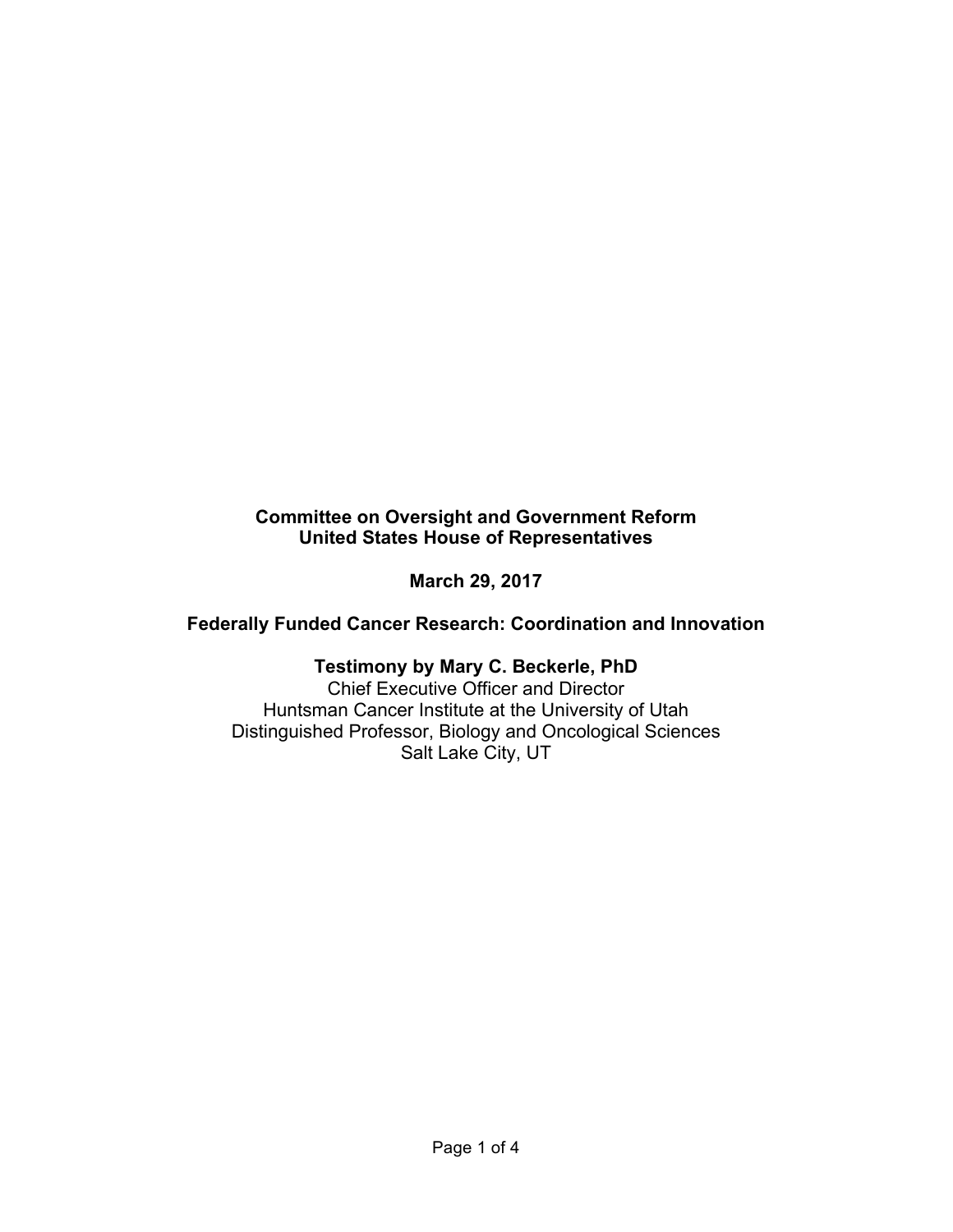Thank you Chairman Chaffetz, Ranking Member Cummings, and Committee members for the invitation to join you to discuss innovation and coordination in federally-funded cancer research.

My name is Mary Beckerle and I serve as CEO and Director of Huntsman Cancer Institute at the University of Utah. I also oversee a research laboratory at HCI that has been funded by the National Institutes of Health (NIH) for over 25 years. My work is focused on fundamental aspects of cell biology and the application of this knowledge to a bone cancer called Ewing sarcoma. I also served last year on the NCI's Cancer Moonshot Blue Ribbon Panel.

Huntsman Cancer Institute (HCI) is one of 69 National Cancer Institute (NCI)-designated cancer centers, the highest designation possible for a cancer research institution. NCI-designated cancer centers undergo rigorous peer review by national cancer experts and thought leaders and must demonstrate depth and breadth of cancer research that spans from bench to bedside. Simply put, the goal of the Cancer Centers Program is to accelerate scientific discovery to improve cancer prevention and treatment. The Cancer Centers Program provides a national network for innovation and coordination that promotes collaboration and synergy to make the whole greater than the sum of the parts.

HCI is the only NCI-designated Cancer Center in the five-state Mountain West, which represents 17% of the continental landmass of the United States. The area we serve includes Utah, Nevada, Montana, Wyoming, and Idaho. Cancer patients and their families come to HCI from this entire region and beyond to access advanced cancer knowledge and care, including clinical trials that explore the most promising new cancer treatments. HCI is a hub for innovative cancer research with over 475 active research projects, which collectively were supported with \$62.9 million in research grant and contract funding in 2016.

Research is our best defense against cancer. Everything we know today about caring for people with cancer is built on decades of research, including basic discovery science, which provides the foundation on which the cancer prevention and treatment strategies of today – and tomorrow – depend.

We are in an incredibly exciting and promising time in cancer research, and our national investment is having an impact. Consider the following:

- The cancer death rate has declined by 1 percent each year for more than two decades, resulting in more than 1 million lives saved.
- The number of cancer survivors in the USA has quadrupled since the 1970s, reaching 15.5 million this year.
- According to the most recent AACR *Cancer Progress Report*, in just the last 18 months, the FDA has approved 17 new drugs to treat a variety of cancers. These treatments are saving and improving lives, and they only exist because of research.

In addition to the tremendous health benefits of the federal investment in cancer research for the health of our citizens, this investment also contributes to our economy and helps to retain our nation's prized status as the world leader in science and innovation.

Despite our great progress, we have **much more to do.** Cancer is complex: cancer research has taught us that cancer is not a single disease as originally envisioned when the War on Cancer was initiated in 1971 during the Nixon administration, but rather is a collection of more than 200 different diseases.

Cancer remains the major medical challenge of our time: today, one of every four deaths in our country is caused by cancer; we lose one person every minute of every day to this disease. Cancer is the **number one** cause of disease-related death among children in the USA. This year, in the United States alone, nearly 1.7 million people will receive a cancer diagnosis.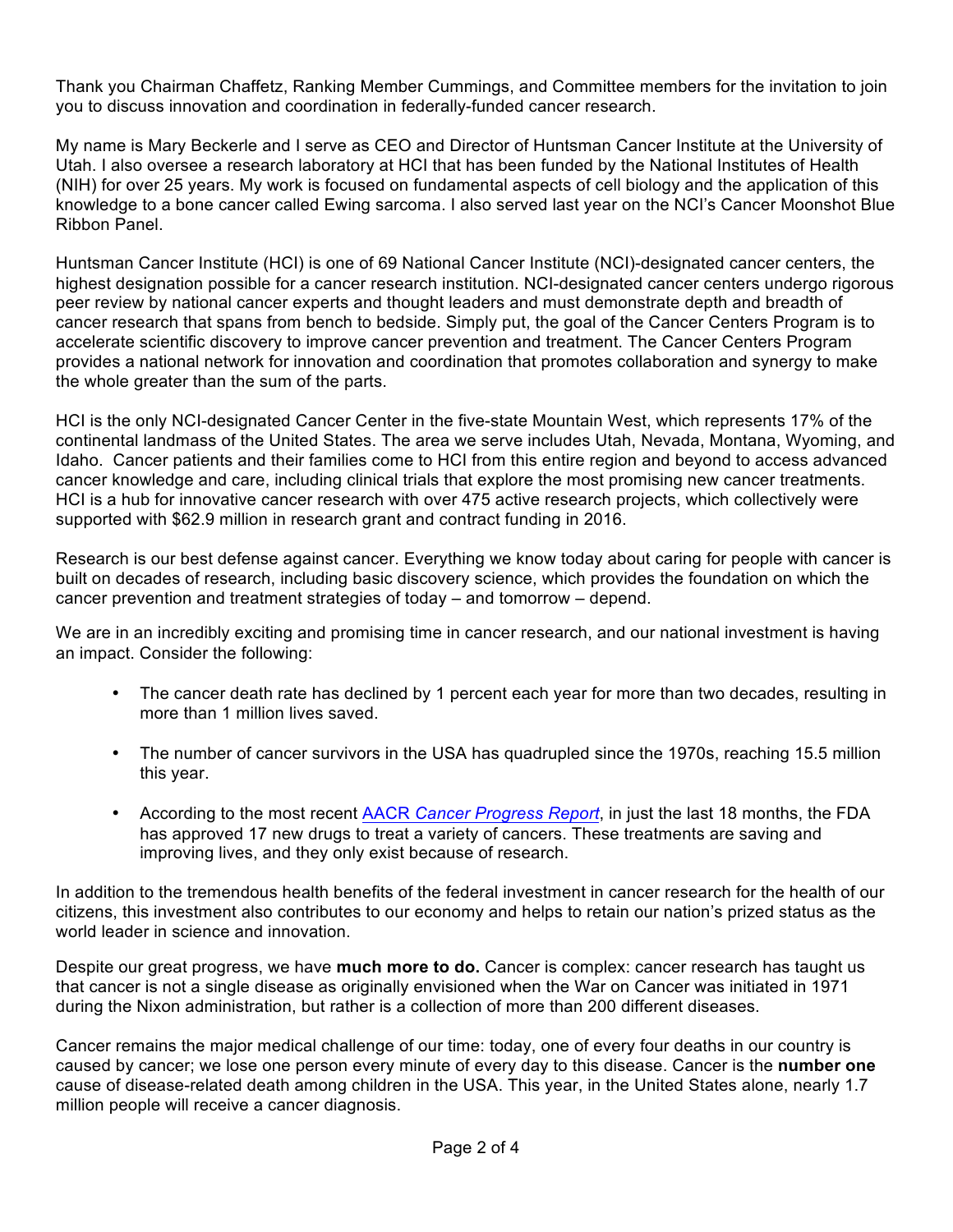**Today, I want to share some concrete examples about how one federally funded Cancer Center, Huntsman Cancer Institute, is making a difference for cancer patients and their families. I will describe how our goals are coordinated with national strategic cancer priorities, as well as aligned with the cancer burden in our State and region**.

### *Cancer Genetics and Colon Cancer:*

At HCI, a major focus is cancer genetics. HCI is the steward of the Utah Population Database, the largest genetic database of its kind in the world, with over 25 million records. In a way that fully protects individual privacy, information in the database, including "family trees", can be linked to clinical records, so we can detect cancer that runs in families and study cancer in the population of an entire State. This has allowed Utah scientists to discover the genes responsible for many inherited cancers, including colon cancer, breast and ovarian cancer, and melanoma.

What does this mean for patients? Consider this story about a Utah man named Gregg Johnson and his family history of colon cancer.

Members of Gregg's family have a disease called "FAP". Certain family members have inherited a gene mutation that means they almost certainly will develop colon cancer in their lifetimes. Sophisticated genetic testing has enabled us to identify which individuals in Gregg's family are at high risk for colon cancer and ensure that they are advised about cancer screening options that can detect cancer early when it is treatable, or prevent the cancer from developing in the first place.

Back in Utah, Gregg Johnson is hoping to outlive his family history. He shared his story with Vice President Biden when the Vice President visited Huntsman Cancer Institute in 2016. Gregg stood before a diagram of his family tree and pointed to his grandmother and his mother, both of whom died of colon cancer when they were in their 40s. Gregg is now approaching 60 years of age, thanks to genetic knowledge and annual colonoscopies to find and remove pre-cancerous polyps. We call this general approach "precision prevention". This is a promising area that was highlighted as a strategic opportunity by the Cancer Moonshot Blue Ribbon Panel.

Meanwhile, federal funding has continued to advance science to help families like Gregg's by supporting the study of the APC cancer pathway by many labs around the country. And, just last year, HCI scientists reported very promising results from a study of the first prevention treatment for these colon cancer families.

Thanks to collaboration and coordination, we are able to conduct cancer research across the entire State of Utah. Along with Intermountain Healthcare, HCI studied more than 2 million individuals in the Utah Population Database and determined how family history of colon cancer impacts individual risk. This research led to new guidelines for colon cancer screening based on family history of disease that have been disseminated worldwide. In another statewide study, we learned why some colon cancers are missed during regular colon cancer screening, a finding that had led to new colonoscopy guidelines.

#### *Pediatric cancers:*

In Utah, we have the youngest population in the country, thus we have a disproportionate burden of children's cancers. At HCI we are testing an innovative new treatment for Ewing sarcoma, the second most common bone cancer in children and young adults. We are also addressing the long-term effects of pediatric cancer treatments that can compromise the quality of life of our growing childhood cancer survivor population. Parents of children with cancer are understandably desperate to know about the risk to their other children. Scientists at HCI have used the Utah Population Database to show that when one child in a family has an early onset cancer diagnosis, other family members do have elevated risk of developing cancer. This has led to new guidance for pediatricians and pediatric oncologists.

Federal funding for childhood cancers has led to dramatic improvements in the pediatric cancer five-year survival rate which has gone from 50% to about 80% since 1975. But there are still some childhood cancers for which progress has remained elusive, and cancer remains the leading cause of disease-related death in children. Here again, the Blue Ribbon Panel has put forward exciting proposals to accelerate progress in this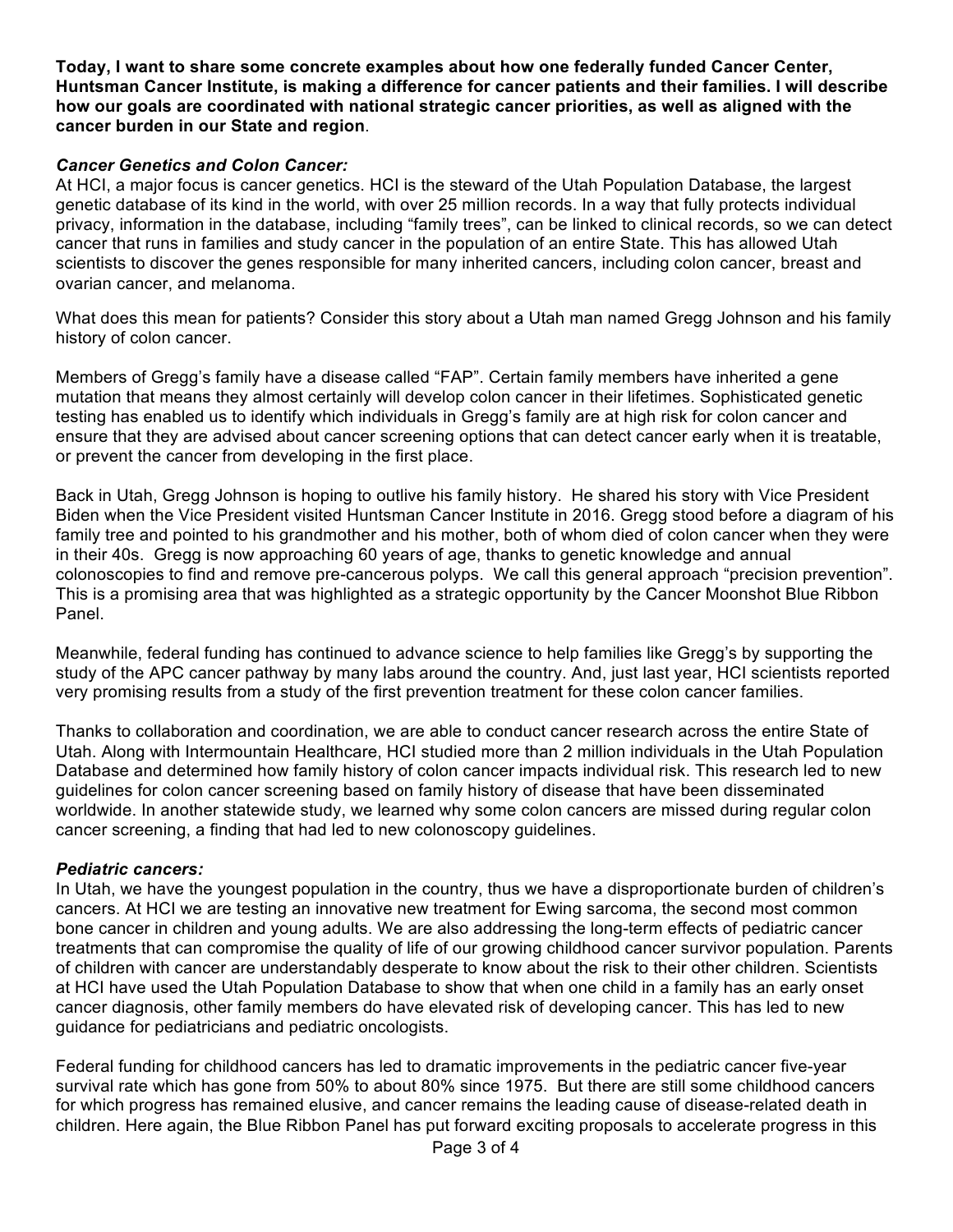important area that will move be able to move forward if our national commitment for support of cancer research is sustained.

## *Cancer in underserved populations:*

Finally, I will point out that even in this great nation, not everyone has equivalent access to the remarkable advances in cancer prevention and care. One underserved group that is not frequently highlighted is our rural and frontier residents. Ninety-six percent of the State of Utah is rural, with less than 100 persons per square mile, and 70% is frontier, with less than 7 persons per square mile. Recent research at HCI developed a new approach for remote symptom management to support cancer patients and their families that live far away from medical centers. This approach resulted in significant improvement in symptoms for patients in active treatment and also improved quality of life for the caregiver in the home. We have also tested a telephonebased method to deliver remote genetic counseling, effectively delivering information about inherited cancer risk outside of a major medical center.

Here I have described just a tiny amount of the important work going on at HCI as a result of federal funding for cancer research. This type of progress is replicated across our nation from sea to shining sea.

Our federal government has an unmatched and irreplaceable role in supporting cancer research. No other public, corporate, or charitable entity is able to provide the broad and sustained investment in research necessary to enable successes such as the ones I have noted today. Our continuing and future success requires an unwavering and bipartisan commitment from Congress and the Administration to continue to invest in life-saving biomedical research.

The need is great and the time is right. Research is the hope for the future.

I thank you for the opportunity to discuss this important national health issue and for your support of funding for the National Institutes of Health and the National Cancer Institute.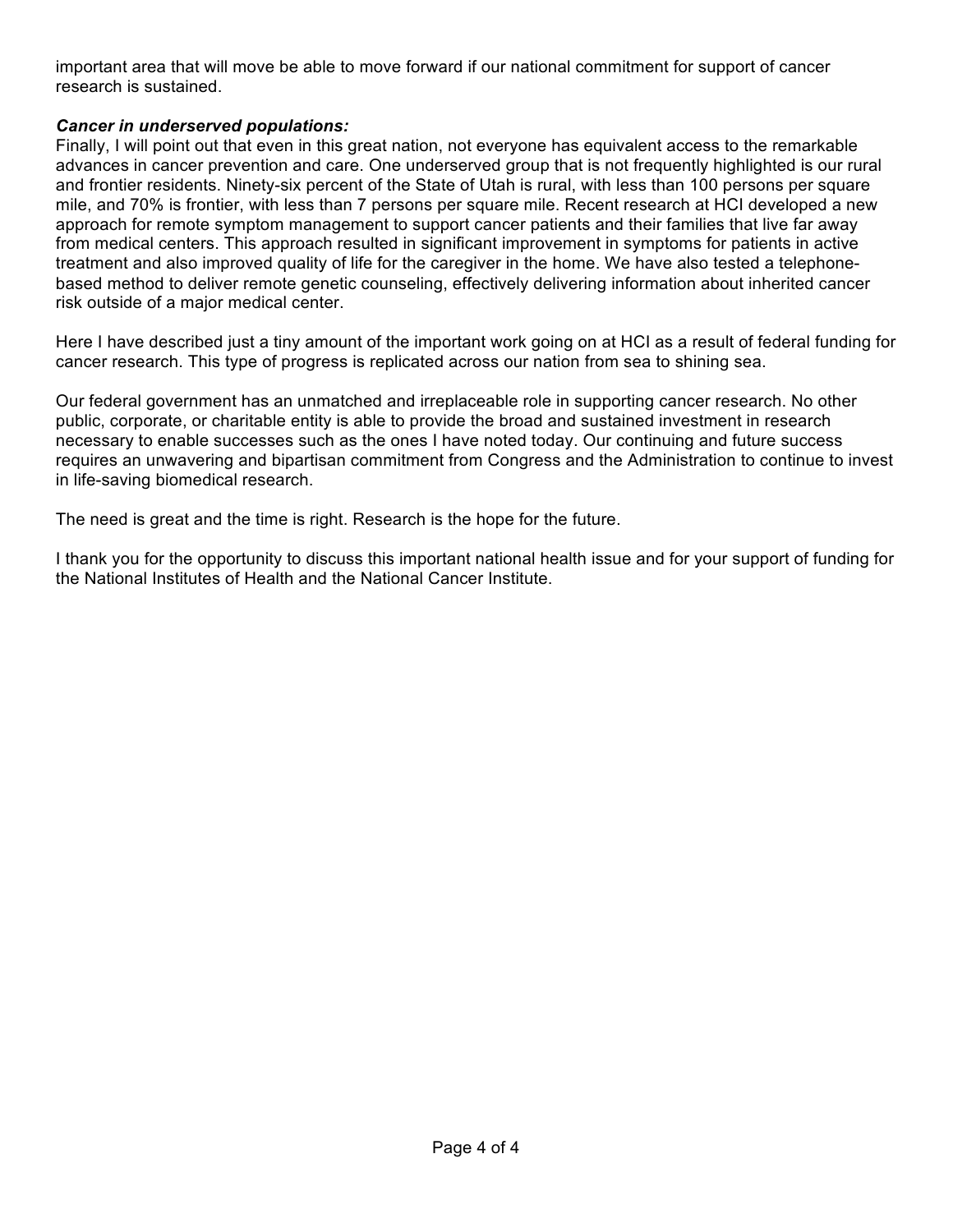#### **Committee on Oversight and Government Reform** Witness Disclosure Requirement - "Truth in Testimony"

Pursuant to House Rule XI, clause 2(g)(5) and Committee Rule 16(a), non-governmental witnesses are required to provide the Committee with the information requested below in advance of testifying before the Committee. You m

Name: Mary C. Beckerle, PhD

| 1. Please list any entity you are testifying on behalf of and briefly describe your relationship with these entities.                                                                                                          |                                                                   |        |         |               |               |  |  |  |  |
|--------------------------------------------------------------------------------------------------------------------------------------------------------------------------------------------------------------------------------|-------------------------------------------------------------------|--------|---------|---------------|---------------|--|--|--|--|
| <b>Name of Entity</b>                                                                                                                                                                                                          | Your relationship with the entity                                 |        |         |               |               |  |  |  |  |
| Huntsman Cancer Institute                                                                                                                                                                                                      | CEO and Director; Principal Investigator of NIH-funded laboratory |        |         |               |               |  |  |  |  |
|                                                                                                                                                                                                                                |                                                                   |        |         |               |               |  |  |  |  |
| 2. Please list any federal grants or contracts (including subgrants or subcontracts) you or the entity or entities listed above have received since<br>January 1, 2015, that are related to the subject of the hearing.        |                                                                   |        |         |               |               |  |  |  |  |
| Recipient of the grant or<br>contact (you or entity above)                                                                                                                                                                     | <b>Grant or Contract</b><br>Name                                  | Agency | Program | <b>Source</b> | Amount        |  |  |  |  |
| see attached                                                                                                                                                                                                                   |                                                                   |        |         |               |               |  |  |  |  |
|                                                                                                                                                                                                                                |                                                                   |        |         |               |               |  |  |  |  |
|                                                                                                                                                                                                                                |                                                                   |        |         |               |               |  |  |  |  |
| 2. Please list any payments or contracts (including subcontracts) you or the entity or entities listed above have received since January 1, 2015 from<br>a foreign government, that are related to the subject of the hearing. |                                                                   |        |         |               |               |  |  |  |  |
| Recipient of the grant or<br>contact (you or entity above)                                                                                                                                                                     | <b>Grant or Contract</b><br>Name                                  | Agency | Program | <b>Source</b> | <b>Amount</b> |  |  |  |  |
| n/a                                                                                                                                                                                                                            |                                                                   |        |         |               |               |  |  |  |  |
|                                                                                                                                                                                                                                |                                                                   |        |         |               |               |  |  |  |  |
|                                                                                                                                                                                                                                |                                                                   |        |         | H.            |               |  |  |  |  |
|                                                                                                                                                                                                                                |                                                                   |        |         |               |               |  |  |  |  |

I certify that the information above and attached is true and correct to the best of my knowledge.<br>Signature Mary Bedan Date: 03/28/2017

Page  $\frac{1}{\sqrt{1-\frac{1}{1-\frac{1}{1-\frac{1}{1-\frac{1}{1-\frac{1}{1-\frac{1}{1-\frac{1}{1-\frac{1}{1-\frac{1}{1-\frac{1}{1-\frac{1}{1-\frac{1}{1-\frac{1}{1-\frac{1}{1-\frac{1}{1-\frac{1}{1-\frac{1}{1-\frac{1}{1-\frac{1}{1-\frac{1}{1-\frac{1}{1-\frac{1}{1-\frac{1}{1-\frac{1}{1-\frac{1}{1-\frac{1}{1-\frac{1}{1-\frac{1}{1-\frac{1}{1-\frac{1}{1-\frac{1}{1-\frac{1}{1-\frac{1}{1-\frac{1}{1-\frac$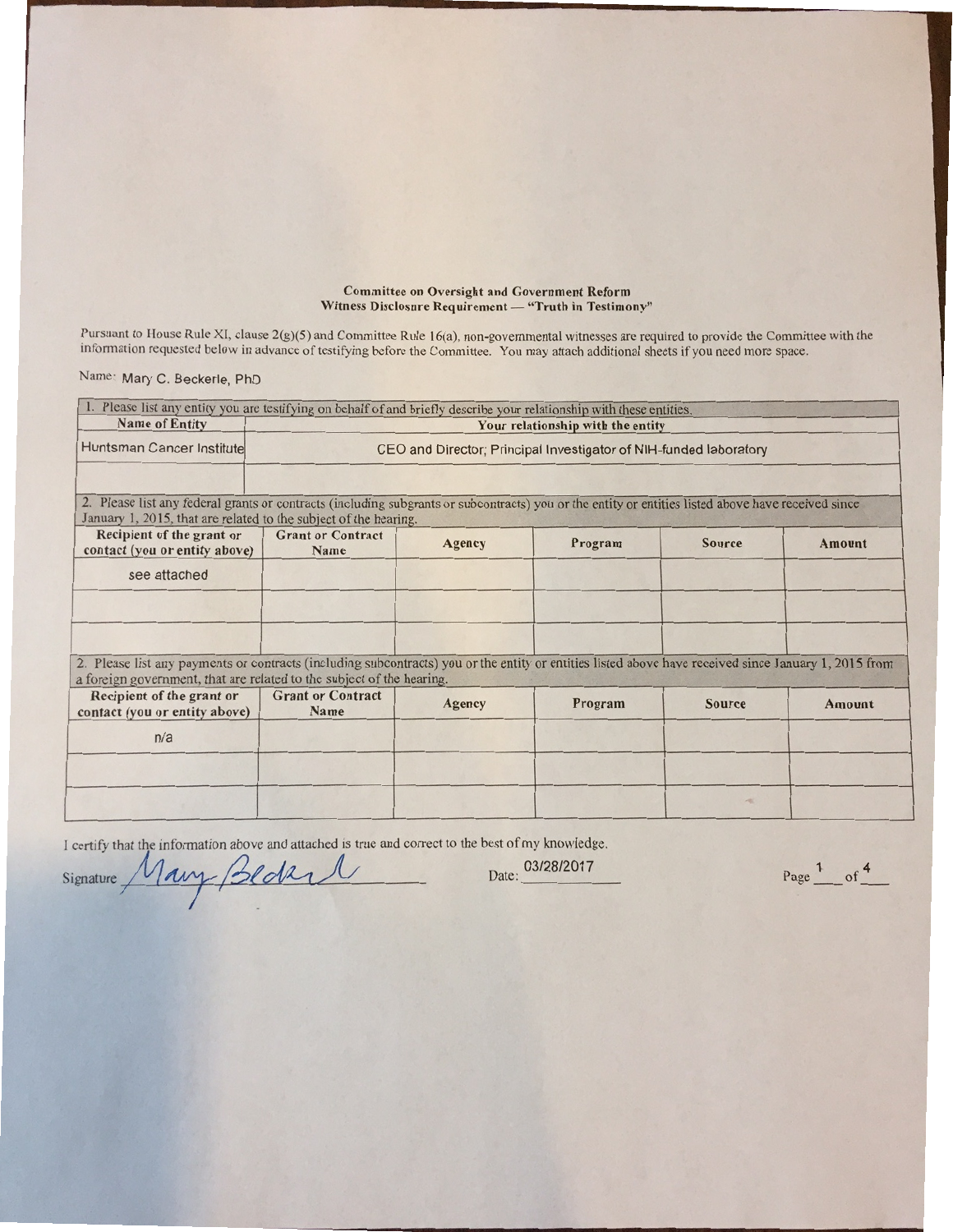### **Committee on Oversight and Government Reform Beckerle Witness Disclosure Requirement – "Truth in Testimony" additional sheets**

*Please list any federal grants or contracts (including subgrants or subcontracts) you or the entity or entities listed above have received since January 1, 2015, that are related to the subject of the hearing.* 

| <b>Recipient of</b><br>the Grant<br>(Principal<br>Investigator) | <b>Grant or</b><br><b>Contract Name</b>                                                                                                      | <b>Agency</b> | Program<br>/ Source  | Project<br><b>Number</b> | <b>Project</b><br><b>Start Date</b> | Project<br><b>End Date</b> | <b>Project Title</b>                                                                                                                               | <b>Amount</b><br>(Reporting<br>reflects<br>annual costs<br>for calendar<br>year 2016) |
|-----------------------------------------------------------------|----------------------------------------------------------------------------------------------------------------------------------------------|---------------|----------------------|--------------------------|-------------------------------------|----------------------------|----------------------------------------------------------------------------------------------------------------------------------------------------|---------------------------------------------------------------------------------------|
| Beckerle M                                                      | Structure and<br>Function of<br><b>Stress Fibers</b><br>and Cell<br><b>Adhesion Sites</b>                                                    | <b>HHS</b>    | NIH/<br><b>NIGMS</b> | R01GM050877<br>-20       | 5/1/1994                            | 11/30/2017                 | Structure and<br>Function of<br><b>Stress Fibers</b><br>and Cell<br><b>Adhesion Sites</b>                                                          | \$51,152                                                                              |
| Beckerle M                                                      | <b>Cancer Center</b><br><b>Support Grant</b>                                                                                                 | <b>HHS</b>    | NIH / NCI            | P30CA042014<br>$-27$     | 5/9/1997                            | 4/30/2020                  | <b>Cancer Center</b><br><b>Support Grant</b>                                                                                                       | \$2,235,000                                                                           |
| Beckerle M/<br>Sharma <sub>S</sub>                              | Experimental<br>Therapeutics<br><b>Clinical Trials</b><br><b>Network</b><br>(ETCTN)                                                          | <b>HHS</b>    | NIH / NCI            | P30CA042014<br>-27       | 5/1/2016                            | 4/30/2019                  | Experimental<br>Therapeutics<br><b>Clinical Trials</b><br><b>Network</b><br>(ETCTN)                                                                | \$49,943                                                                              |
| Beckerle M/<br>Agarwal N                                        | <b>Cancer Clinical</b><br>Investigator<br>Team<br>Leadership<br>Award<br>(CCITLA)                                                            | <b>HHS</b>    | NIH / NCI            | P30CA042014<br>$-27S1$   | 7/8/2015                            | 4/30/2017                  | <b>Cancer Clinical</b><br>Investigator<br>Team<br>Leadership<br>Award<br>(CCITLA)                                                                  | \$16,667                                                                              |
| Beckerle M/<br>Lopez A                                          | Geographic<br>Management of<br>Cancer Health<br><b>Disparities</b><br>(GMaP)                                                                 | <b>HHS</b>    | NIH / NCI            | P30CA042014<br>$-27S2$   | 7/8/2015                            | 4/30/2018                  | Geographic<br>Management<br>of Cancer<br>Health<br><b>Disparities</b><br>(GMaP)                                                                    | \$249,799                                                                             |
| Beckerle M/<br>Lopez A                                          | Community<br>Outreach<br>Capacity<br>through<br>Community<br><b>Health Educator</b><br>(CHE) of the<br>National<br>Outreach<br>Network (NON) | <b>HHS</b>    | NIH / NCI            | P30CA042014<br>$-27S3$   | 7/8/2015                            | 4/30/2018                  | Community<br>Outreach<br>Capacity<br>through<br>Community<br>Health<br>Educator<br>(CHE) of the<br>National<br>Outreach<br><b>Network</b><br>(NON) | \$123,315                                                                             |
| Beckerle M/<br>Hashibe M                                        | Promote Cancer<br>Prevention and<br>Control<br>Research in<br>Low and Middle<br>Income<br>Countries<br>(CPCR)                                | <b>HHS</b>    | NIH / NCI            | P30CA042014<br>$-27S4$   | 7/8/2015                            | 4/30/2017                  | Promote<br>Cancer<br>Prevention and<br>Control<br>Research in<br>Low and<br>Middle Income<br>Countries<br>(CPCR)                                   | \$165,650                                                                             |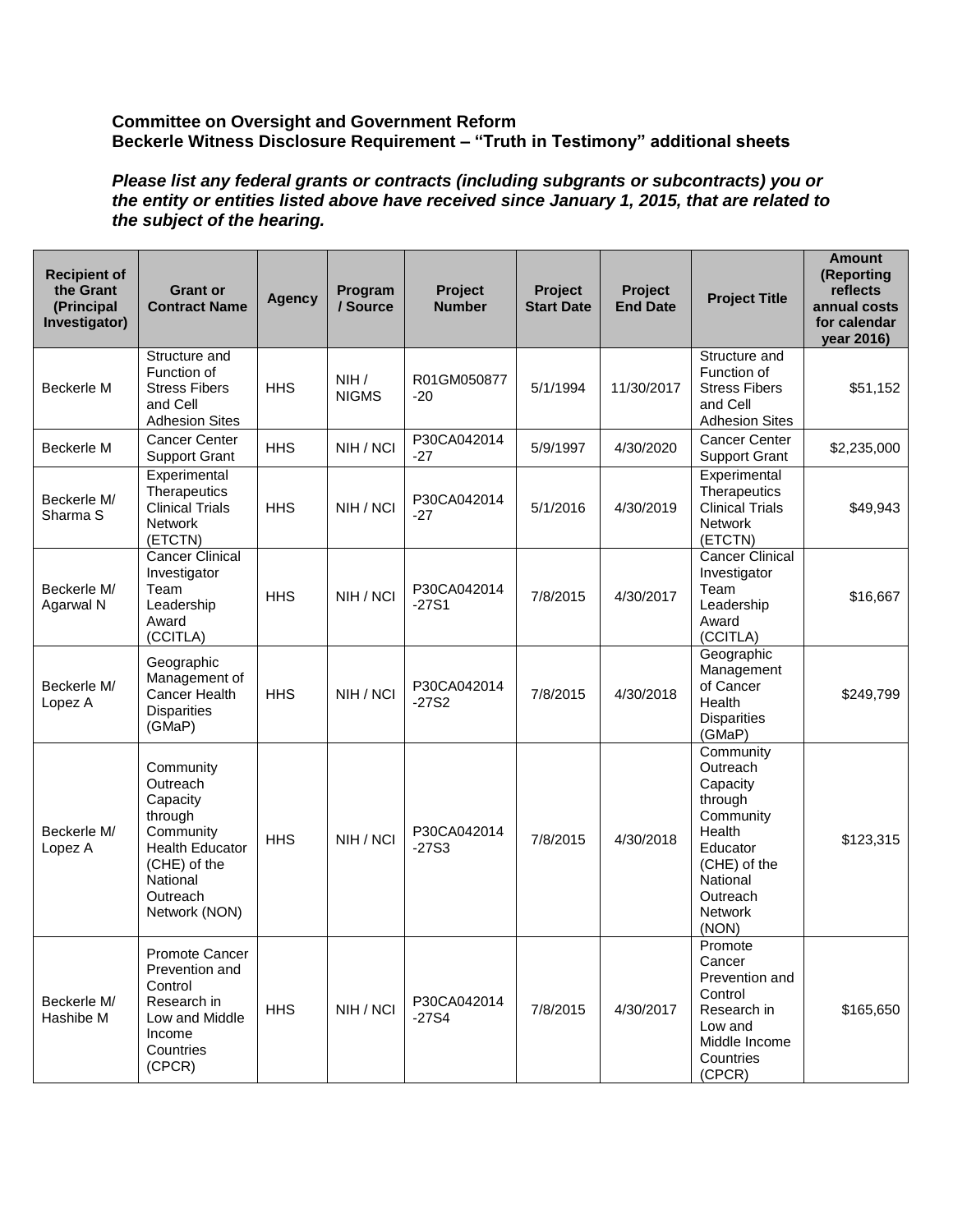| Beckerle M/<br>Werner T | <b>Cancer Clinical</b><br>Investigator<br>Team<br>Leadership<br>Award<br>(CCITLA)                                                                                                           | <b>HHS</b> | NIH / NCI | P30CA042014<br>$-27S5$ | 5/1/2016 | 4/30/2018 | Cancer Clinical<br>Investigator<br>Team<br>Leadership<br>Award<br>(CCITLA)                                                                                                                     | \$59,998  |
|-------------------------|---------------------------------------------------------------------------------------------------------------------------------------------------------------------------------------------|------------|-----------|------------------------|----------|-----------|------------------------------------------------------------------------------------------------------------------------------------------------------------------------------------------------|-----------|
| Beckerle M/<br>Lopez A  | Continuing<br>Umbrella<br>Research<br>Experiences<br>(CURE)                                                                                                                                 | <b>HHS</b> | NIH / NCI | P30CA042014<br>$-27S6$ | 5/1/2016 | 4/30/2020 | Continuing<br>Umbrella<br>Research<br>Experiences<br>(CURE)                                                                                                                                    | \$113,250 |
| Beckerle M/<br>Welm A   | Administrative<br>Supplements to<br>Support<br>Collaborative<br>Research<br>Efforts to<br>Enhance<br><b>Preclinical Trials</b><br>Utilizing Patient<br>Derived<br>Xenograft<br>(PDX) Models | <b>HHS</b> | NIH / NCI | P30CA042014<br>$-27S7$ | 5/1/2016 | 4/30/2017 | Administrative<br>Supplements<br>to Support<br>Collaborative<br>Research<br>Efforts to<br>Enhance<br>Preclinical<br><b>Trials Utilizing</b><br>Patient<br>Derived<br>Xenograft<br>(PDX) Models | \$750,000 |